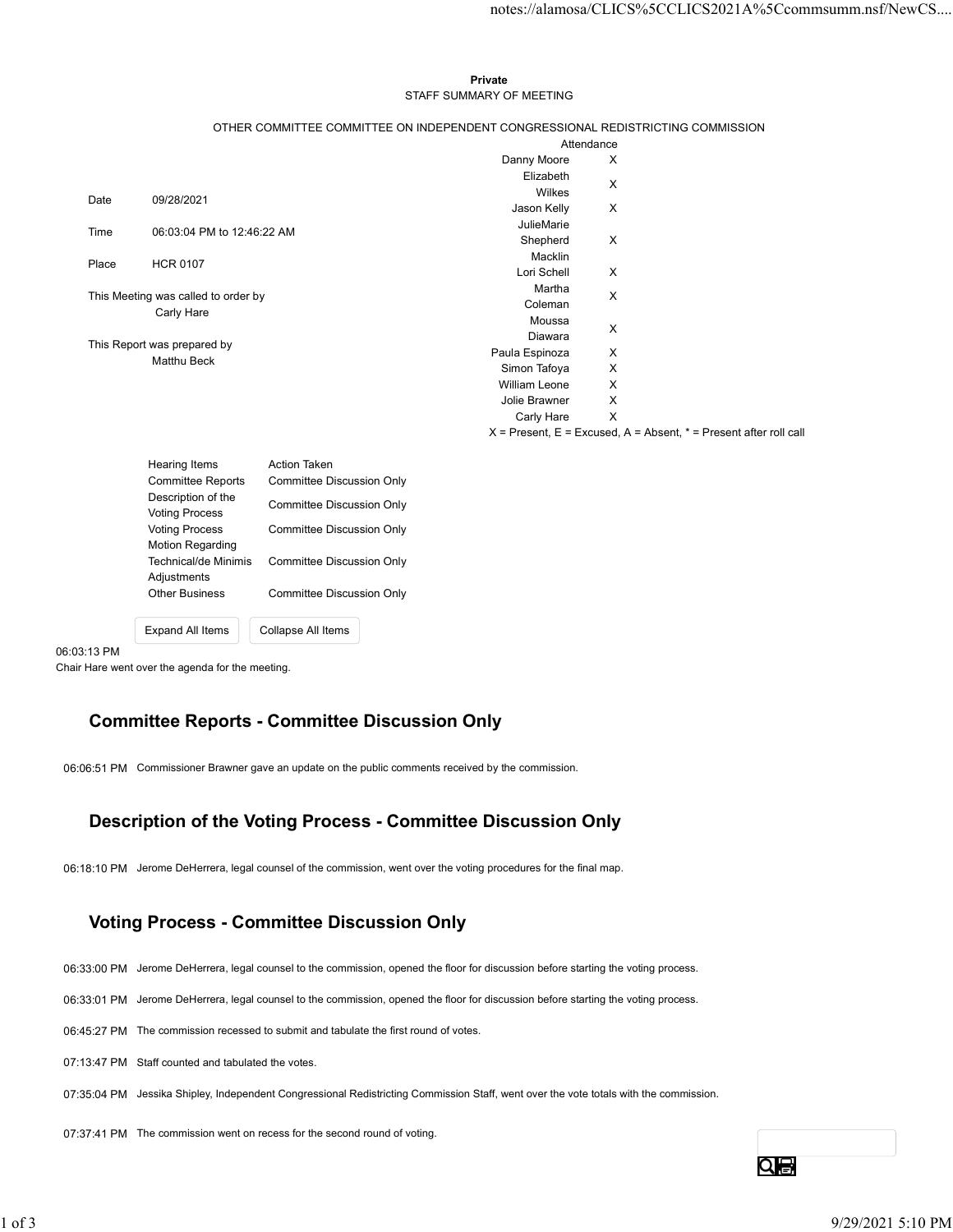- 07:49:29 PM The commission recessed for the second round of voting.
- 08:21:39 PM Jessika Shipley, Independent Congressional Commission Nonpartisan Staff, went over the results of the round of voting.
- 08:35:40 PM The commission broke for a recess to vote and tabulate.
- 08:36:00 PM Jessika Shipley, Independent Congressional Redistricting Commission Nonpartisan Staff, went over the results of the round of voting with the commission.
- 09:12:57 PM Jessika Shipley, Independent Congressional Redistricting Commission Staff, went over the results of the round of voting with the commission.
- 09:36:27 PM Commissioners discussed the votes and maps.
- 09:47:23 PM Jessika Shipley, Independent Congressional Redistricting Commission Nonpartisan Staff, went over the results of the fourth round of voting.
- 10:04:58 PM Discussion continued on the maps receiving votes.
- 10:23:47 PM Discussion continued of the maps being considered for the next round of voting.
- 10:45:22 PM The commission took a recess to vote and tabulate.
- 11:05:40 PM The commission returned from recess and began discussing the maps receiving votes.
- 11:23:51 PM The commission discussed maps to consider for the next round of voting.
- 11:39:54 PM The commission took a recess for the sixth round of voting.

| 09:12:57 PM Jessika Shipley, Independent Congressional Redistricting Commission Staff, went over the results of the round of voting with<br>the commission.<br>09:36:27 PM Commissioners discussed the votes and maps.<br>09:47:23 PM Jessika Shipley, Independent Congressional Redistricting Commission Nonpartisan Staff, went over the results of the fourth<br>round of voting.<br>10:04:58 PM Discussion continued on the maps receiving votes.<br>10:23:47 PM Discussion continued of the maps being considered for the next round of voting.<br>10:45:22 PM The commission took a recess to vote and tabulate.<br>11:05:40 PM The commission returned from recess and began discussing the maps receiving votes.<br>11:23:51 PM The commission discussed maps to consider for the next round of voting.<br>11:39:54 PM The commission took a recess for the sixth round of voting.<br>11:56:11 PM<br>Motion<br>I move for adoption of Staff Plan Three Coleman Amendment as the final plan.<br>JulieMarie Shepherd Macklin<br>Moved<br>Seconded<br>Danny<br>Yes<br>Moore<br>Elizabeth<br>Yes<br>Wilkes<br>Jason Kelly Yes<br>JulieMarie<br>Shepherd Yes<br>Macklin<br>Lori Schell Yes<br>Martha<br>Yes<br>Coleman<br>Moussa<br>Yes<br>Diawara<br>Paula<br>Yes<br>Espinoza<br>Simon<br>No<br>Tafoya<br>William<br>Yes<br>Leone<br>Jolie<br>Yes<br>Brawner<br>Carly Hare Yes<br>YES: 11 NO: 1 EXC: 0 ABS: 0 FINAL ACTION: PASS<br>11:56:12 PM<br>12:33:51 AM Jessika Shipley, Independent Congressional Redistricting Commission Nonpartisan Staff, thanked the commissioners for their<br>work and appreciation.<br>Motion Regarding Technical/de Minimis Adjustments - Committee Discussion Only |            | voting with the commission. |  |  | 08:36:00 PM Jessika Shipley, Independent Congressional Redistricting Commission Nonpartisan Staff, went over the results of the round of |                 |                   |
|----------------------------------------------------------------------------------------------------------------------------------------------------------------------------------------------------------------------------------------------------------------------------------------------------------------------------------------------------------------------------------------------------------------------------------------------------------------------------------------------------------------------------------------------------------------------------------------------------------------------------------------------------------------------------------------------------------------------------------------------------------------------------------------------------------------------------------------------------------------------------------------------------------------------------------------------------------------------------------------------------------------------------------------------------------------------------------------------------------------------------------------------------------------------------------------------------------------------------------------------------------------------------------------------------------------------------------------------------------------------------------------------------------------------------------------------------------------------------------------------------------------------------------------------------------------------------------------------------------------------------------------------------------------------------------------------------------|------------|-----------------------------|--|--|------------------------------------------------------------------------------------------------------------------------------------------|-----------------|-------------------|
|                                                                                                                                                                                                                                                                                                                                                                                                                                                                                                                                                                                                                                                                                                                                                                                                                                                                                                                                                                                                                                                                                                                                                                                                                                                                                                                                                                                                                                                                                                                                                                                                                                                                                                          |            |                             |  |  |                                                                                                                                          |                 |                   |
|                                                                                                                                                                                                                                                                                                                                                                                                                                                                                                                                                                                                                                                                                                                                                                                                                                                                                                                                                                                                                                                                                                                                                                                                                                                                                                                                                                                                                                                                                                                                                                                                                                                                                                          |            |                             |  |  |                                                                                                                                          |                 |                   |
|                                                                                                                                                                                                                                                                                                                                                                                                                                                                                                                                                                                                                                                                                                                                                                                                                                                                                                                                                                                                                                                                                                                                                                                                                                                                                                                                                                                                                                                                                                                                                                                                                                                                                                          |            |                             |  |  |                                                                                                                                          |                 |                   |
|                                                                                                                                                                                                                                                                                                                                                                                                                                                                                                                                                                                                                                                                                                                                                                                                                                                                                                                                                                                                                                                                                                                                                                                                                                                                                                                                                                                                                                                                                                                                                                                                                                                                                                          |            |                             |  |  |                                                                                                                                          |                 |                   |
|                                                                                                                                                                                                                                                                                                                                                                                                                                                                                                                                                                                                                                                                                                                                                                                                                                                                                                                                                                                                                                                                                                                                                                                                                                                                                                                                                                                                                                                                                                                                                                                                                                                                                                          |            |                             |  |  |                                                                                                                                          |                 |                   |
|                                                                                                                                                                                                                                                                                                                                                                                                                                                                                                                                                                                                                                                                                                                                                                                                                                                                                                                                                                                                                                                                                                                                                                                                                                                                                                                                                                                                                                                                                                                                                                                                                                                                                                          |            |                             |  |  |                                                                                                                                          |                 |                   |
|                                                                                                                                                                                                                                                                                                                                                                                                                                                                                                                                                                                                                                                                                                                                                                                                                                                                                                                                                                                                                                                                                                                                                                                                                                                                                                                                                                                                                                                                                                                                                                                                                                                                                                          |            |                             |  |  |                                                                                                                                          |                 |                   |
|                                                                                                                                                                                                                                                                                                                                                                                                                                                                                                                                                                                                                                                                                                                                                                                                                                                                                                                                                                                                                                                                                                                                                                                                                                                                                                                                                                                                                                                                                                                                                                                                                                                                                                          |            |                             |  |  |                                                                                                                                          |                 |                   |
|                                                                                                                                                                                                                                                                                                                                                                                                                                                                                                                                                                                                                                                                                                                                                                                                                                                                                                                                                                                                                                                                                                                                                                                                                                                                                                                                                                                                                                                                                                                                                                                                                                                                                                          |            |                             |  |  |                                                                                                                                          |                 |                   |
|                                                                                                                                                                                                                                                                                                                                                                                                                                                                                                                                                                                                                                                                                                                                                                                                                                                                                                                                                                                                                                                                                                                                                                                                                                                                                                                                                                                                                                                                                                                                                                                                                                                                                                          |            |                             |  |  |                                                                                                                                          |                 |                   |
|                                                                                                                                                                                                                                                                                                                                                                                                                                                                                                                                                                                                                                                                                                                                                                                                                                                                                                                                                                                                                                                                                                                                                                                                                                                                                                                                                                                                                                                                                                                                                                                                                                                                                                          |            |                             |  |  |                                                                                                                                          |                 |                   |
|                                                                                                                                                                                                                                                                                                                                                                                                                                                                                                                                                                                                                                                                                                                                                                                                                                                                                                                                                                                                                                                                                                                                                                                                                                                                                                                                                                                                                                                                                                                                                                                                                                                                                                          |            |                             |  |  |                                                                                                                                          |                 |                   |
|                                                                                                                                                                                                                                                                                                                                                                                                                                                                                                                                                                                                                                                                                                                                                                                                                                                                                                                                                                                                                                                                                                                                                                                                                                                                                                                                                                                                                                                                                                                                                                                                                                                                                                          |            |                             |  |  |                                                                                                                                          | $Q_{\bigoplus}$ |                   |
|                                                                                                                                                                                                                                                                                                                                                                                                                                                                                                                                                                                                                                                                                                                                                                                                                                                                                                                                                                                                                                                                                                                                                                                                                                                                                                                                                                                                                                                                                                                                                                                                                                                                                                          |            |                             |  |  |                                                                                                                                          |                 |                   |
|                                                                                                                                                                                                                                                                                                                                                                                                                                                                                                                                                                                                                                                                                                                                                                                                                                                                                                                                                                                                                                                                                                                                                                                                                                                                                                                                                                                                                                                                                                                                                                                                                                                                                                          | $2$ of $3$ |                             |  |  |                                                                                                                                          |                 | 9/29/2021 5:10 PM |

### Motion Regarding Technical/de Minimis Adjustments - Committee Discussion Only